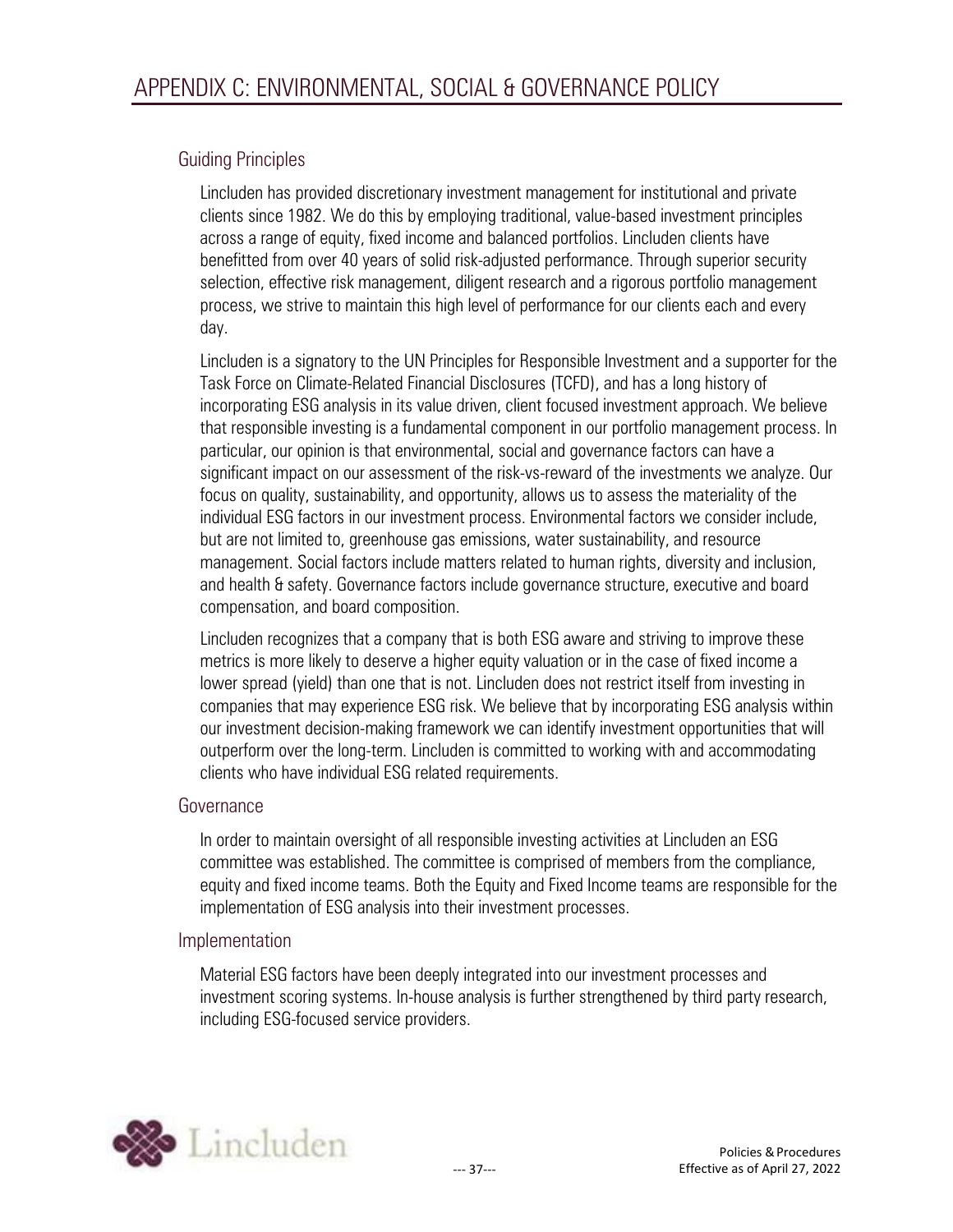# APPENDIX C: ENVIRONMENTAL, SOCIAL & GOVERNANCE POLICY

Our opinion is that well-managed companies maintain high standards when it comes to ethical and environmental matters. Material ESG factors can have significant impacts on the long-term prospects for the businesses in which we invest. Accordingly, these factors are incorporated into our research, valuation models, and proprietary company quality scoring system.

Lincluden has adopted the UN Sustainable Development Goals (UN SDGs) framework, identifying select goals relevant to our investment analysis and to further drive our engagement efforts. Our proprietary ESG Assessment tool incorporates these UN SDGs to identify risks as well as opportunities and to achieve positive targeted outcomes. The ESG Assessment tool uses relevant ESG metrics and KPIs which are assessed based on our own independent qualitative analysis. This is further supported by quantitative data provided through our third party research providers.

We can further support custom investment strategies for those clients with specific ESG mandates, using custom exclusion filters to avoid undesired companies, industries or regions.

#### Active Ownership

As disciplined, long-term investors, Lincluden holds that we can be most impactful in two primary ways: proxy voting and engagement.

#### Proxy Voting Policy

It is our policy to exercise voting rights, which are delegated to us, with due care and diligence and in the best interests of our clients as shareholders. Our proxy voting policy is available to clients and aims to ensure that we vote consistently in the interest of maintaining the highest standards of corporate governance and sustainability of the business, in order to maximize value for investors with a long-term focus. The complete Proxy Voting Policy is attached as Appendix B.

#### Engagement Policy

Our disciplined investment process requires deep familiarity with companies and management, which often allows for direct dialogue and the opportunity and incentive for engagement. When meeting with companies, portfolio managers may address ESG issues with the goal of maximizing the long-term prospects for our investors. Our Engagement Policy is attached as Appendix D.

# Reporting

As a PRI signatory, Lincluden will report on ESG and responsible investing activities and progress on implementing the PRI's principles. Additional reporting may be available on request.